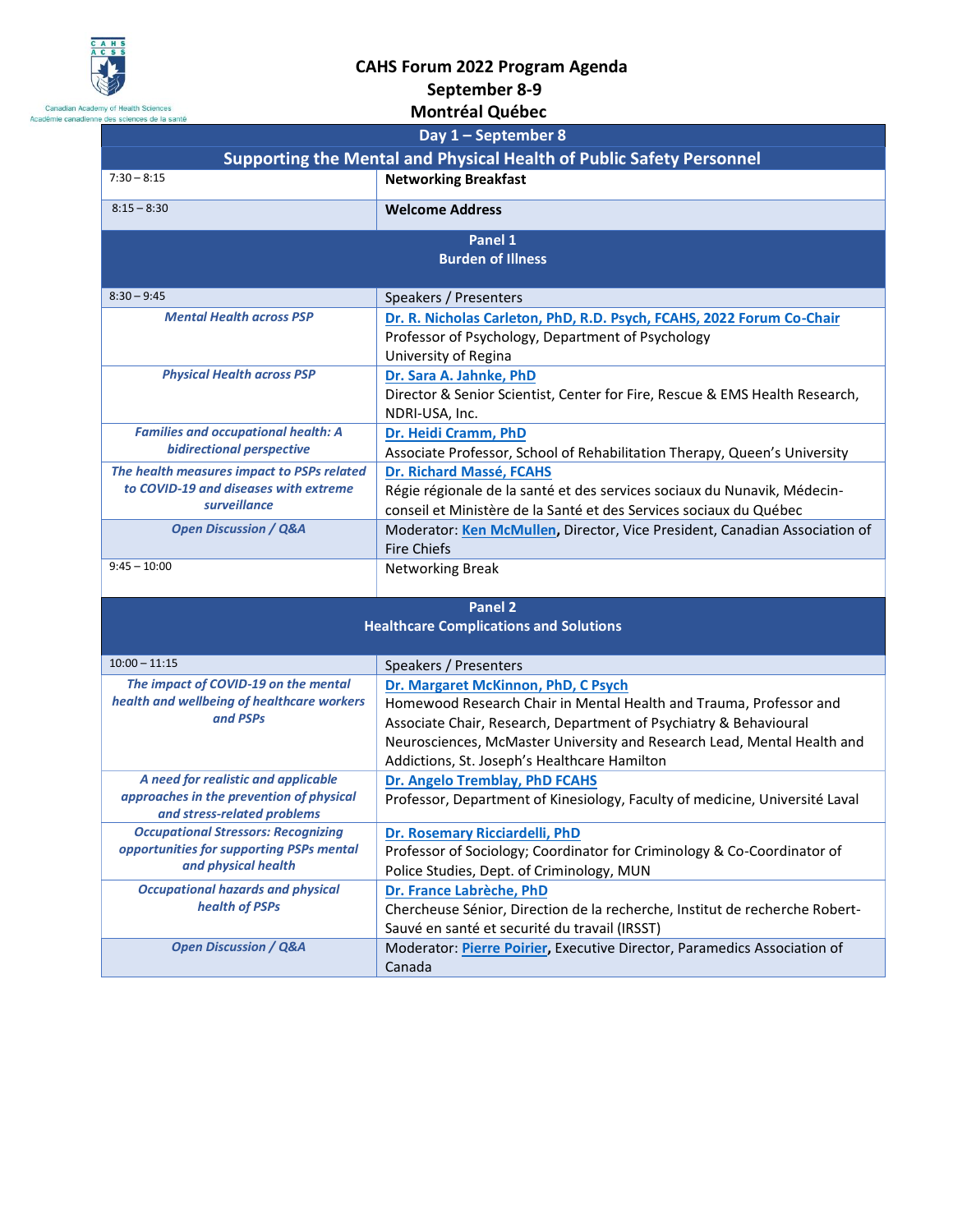

## **CAHS Forum 2022 Program Agenda September 8-9 Montréal Québec**

| es sciences de la santé                                            |                                                                            |  |
|--------------------------------------------------------------------|----------------------------------------------------------------------------|--|
| Panel 3                                                            |                                                                            |  |
| <b>Barriers to Care</b>                                            |                                                                            |  |
|                                                                    |                                                                            |  |
| $11:15 - 12:30$                                                    | Speakers / Presenters                                                      |  |
| <b>Health Professional Preparedness to</b>                         | Dr. Joy C. MacDermid, PT PhD FCAHS FRSC, 2022 Forum Co-Chair               |  |
| support PSP recovery after physical or                             | Co-director Clinical Research, Lab, Roth   McFarlane Hand and Upper Limb   |  |
| mental health injury to support PSP                                | Centre, Distinguished University Professor, Physical Therapy and Surgery,  |  |
| recovery                                                           | University of Western Ontario                                              |  |
| <b>Stigma and Cultural Challenges</b>                              | Dr. J. Don Richardson MD, FRCPC                                            |  |
|                                                                    | Consultant psychiatrist, Medical Director-St. Joseph's Operational Stress  |  |
|                                                                    | Injury Clinic, Scientific Director MacDonald Franklin OSI Research Centre, |  |
|                                                                    | Professor - Department of Psychiatry, Schulich School of Medicine &        |  |
|                                                                    | Dentistry, Western University, Associate Scientist with the Lawson Health  |  |
|                                                                    | Research Institute, Assistant Clinical Professor (Adjunct) - Department of |  |
|                                                                    | Psychiatry & Behavioral Neurosciences, McMaster University                 |  |
| <b>Exploring Relationships Between</b>                             | Dr. Marc White, PhD                                                        |  |
| <b>Transformation Leadership, Work</b>                             | Clinical Assistant Professor, Department of Family Practice, University of |  |
| <b>Productivity, and Disability Management</b><br><b>Practices</b> | British Columbia                                                           |  |
|                                                                    | Dr. Sherry H. Stewart, PhD FCAHS FRSC                                      |  |
| <b>Trauma, PTSD and Substance Misuse</b>                           | Professor, Canada Research Chair in Addictions and Mental Health, Graduate |  |
| <b>Research: Implications for PSPs</b>                             | Program Coordinator, Master's in Psychiatry Research, Faculty of Medicine, |  |
|                                                                    | Faculty of Science, Departments of Psychiatry/ Psychology and              |  |
|                                                                    | Neuroscience/Community Health and Epidemiology, Dalhousie University       |  |
| <b>Open Discussion / Q&amp;A</b>                                   | Moderator: Tom Stamatakis, President, Canadian Police Association          |  |
|                                                                    |                                                                            |  |
| $12:30 - 14:00$                                                    | Dr. Samuel Weiss PhD FCAHS FRSC                                            |  |
| <b>Luncheon and Keynote Address</b>                                | Scientific Director, CIHR Institute of Neurosciences, Mental Health and    |  |
|                                                                    | Addiction, Government of Canada                                            |  |
|                                                                    | Panel 4                                                                    |  |
|                                                                    | <b>Opportunities and Challenges</b>                                        |  |
|                                                                    |                                                                            |  |
| $14:00 - 15:15$                                                    | Speakers / Presenters                                                      |  |
| <b>Cost and Coverage Challenges for Patients</b><br>and Providers  | Dr. Gregory P. Marchildon, PhD, FCAHS                                      |  |
|                                                                    |                                                                            |  |
|                                                                    | Professor & Ontario Research Chair in Health Policy and System Design      |  |
|                                                                    | Founding Director, North American Observatory on Health Systems and        |  |
|                                                                    | Policies, IHPME, Dalla Lana School of Public Health, University of Toronto |  |
| <b>Technology Solutions</b>                                        | Dr. Guy Paré, PhD                                                          |  |
|                                                                    | HEC Montreal's endowed Chair in digital health                             |  |
| <b>Proactive Training: Impact on PSP Mental</b>                    | Dr. Greg Anderson, PhD                                                     |  |
| <b>Health and Well-being</b>                                       | Dean, Faculty of Science, Thompson Rivers University                       |  |
| <b>Violence against PSPs</b>                                       | Dr. Renée S. MacPhee, PhD                                                  |  |
|                                                                    | Associate Professor, Departments of Kinesiology & Physical Education and   |  |
|                                                                    | Health Sciences, Wilfrid Laurier University                                |  |
| <b>Open Discussion / Q&amp;A</b>                                   | Moderator: Robert Stewart, Past President, APCO Canada                     |  |
| 15:15 - 15:30                                                      | <b>Networking Break</b>                                                    |  |